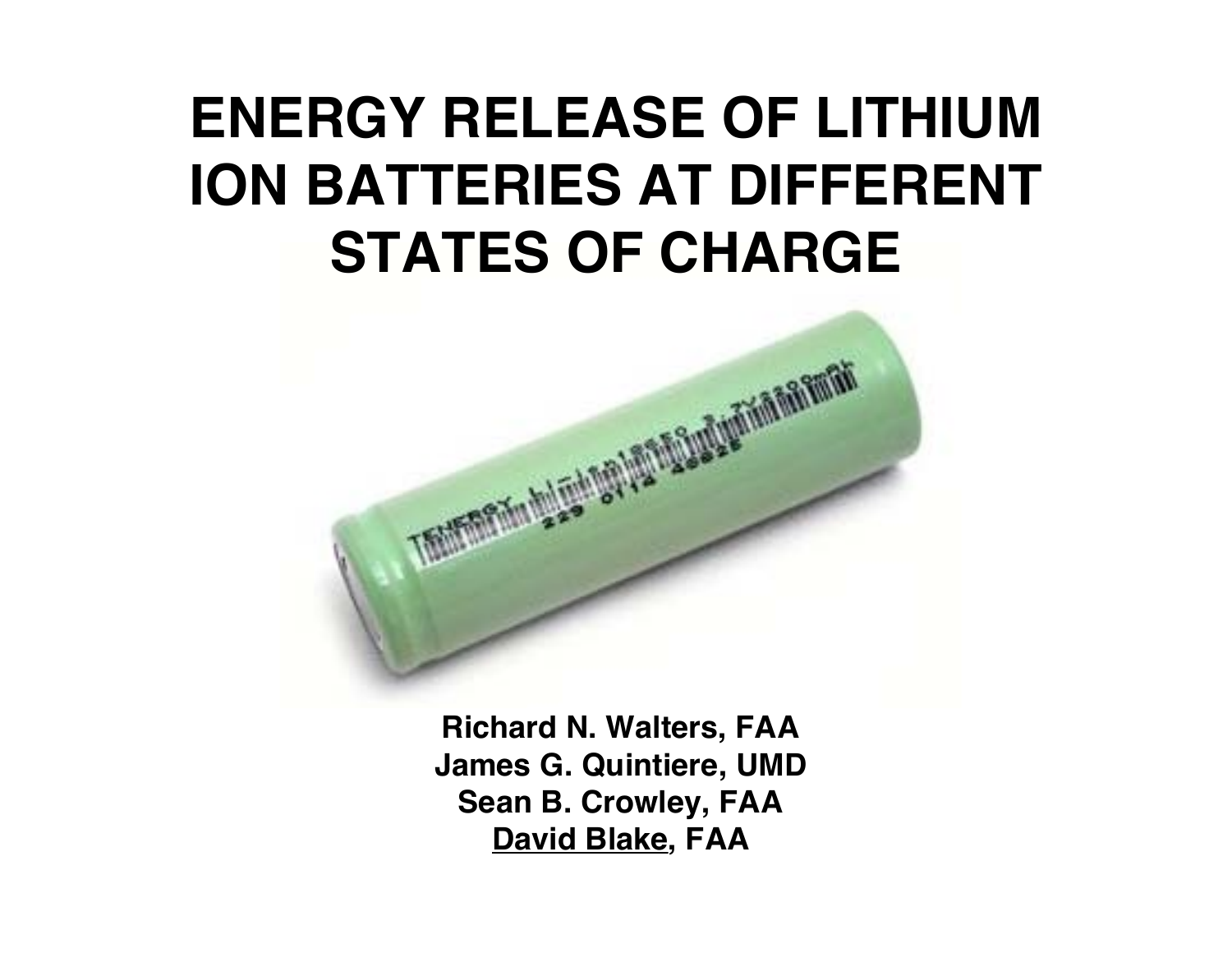## **Objective**

• **Characterize energy released from batteries at different states of charge (SOC)**

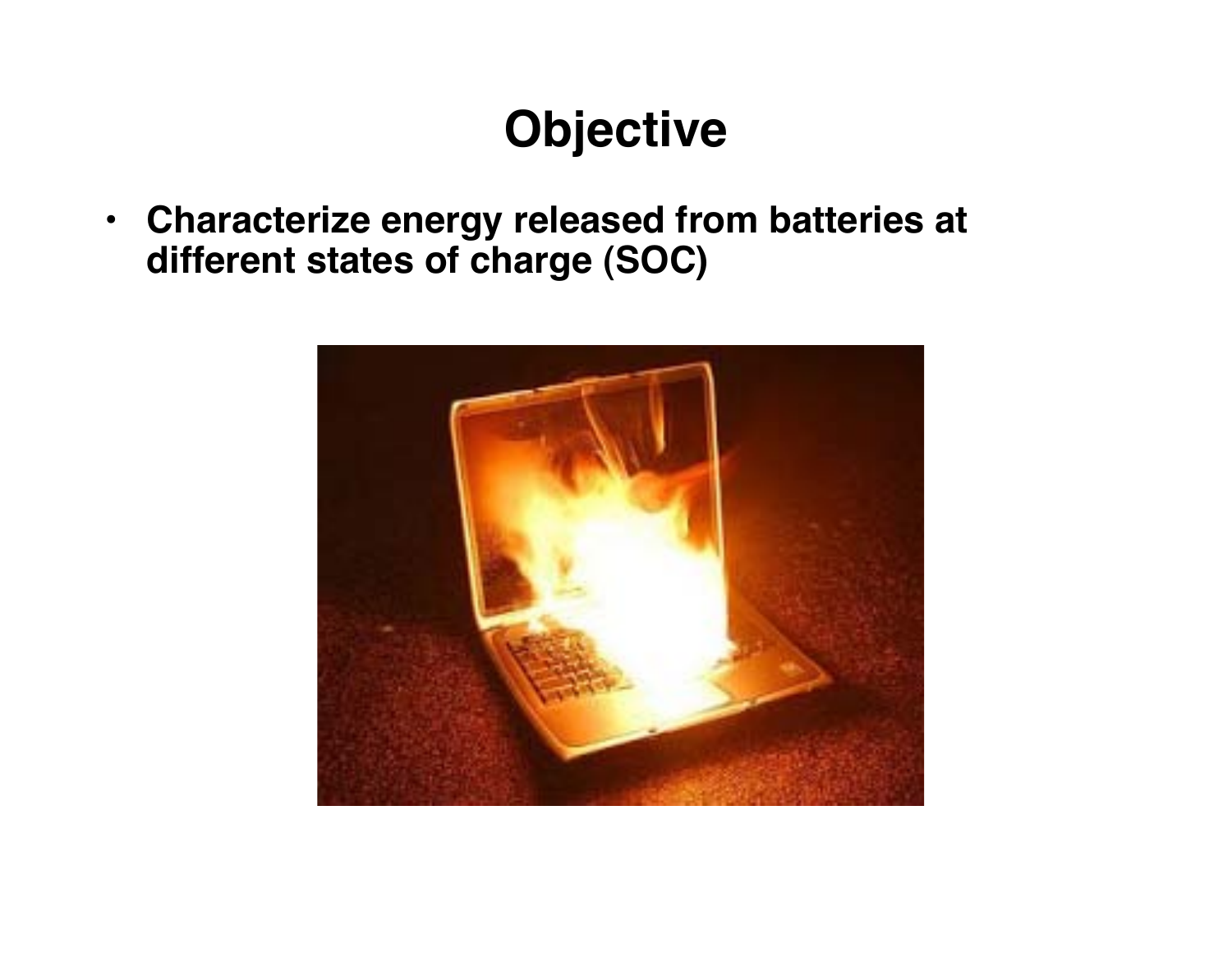# **Typical Li Ion Battery**

- 18650: 18 mm diameter, 65 mm length
- $\cdot$  ~ 44 g
- Anode
	- Graphite, Copper
- Cathode
	- Li oxide, aluminum
- Separator
	- PE or PP membrane
	- Regulates ion flow
- Electrolyte
	- Organic combustible

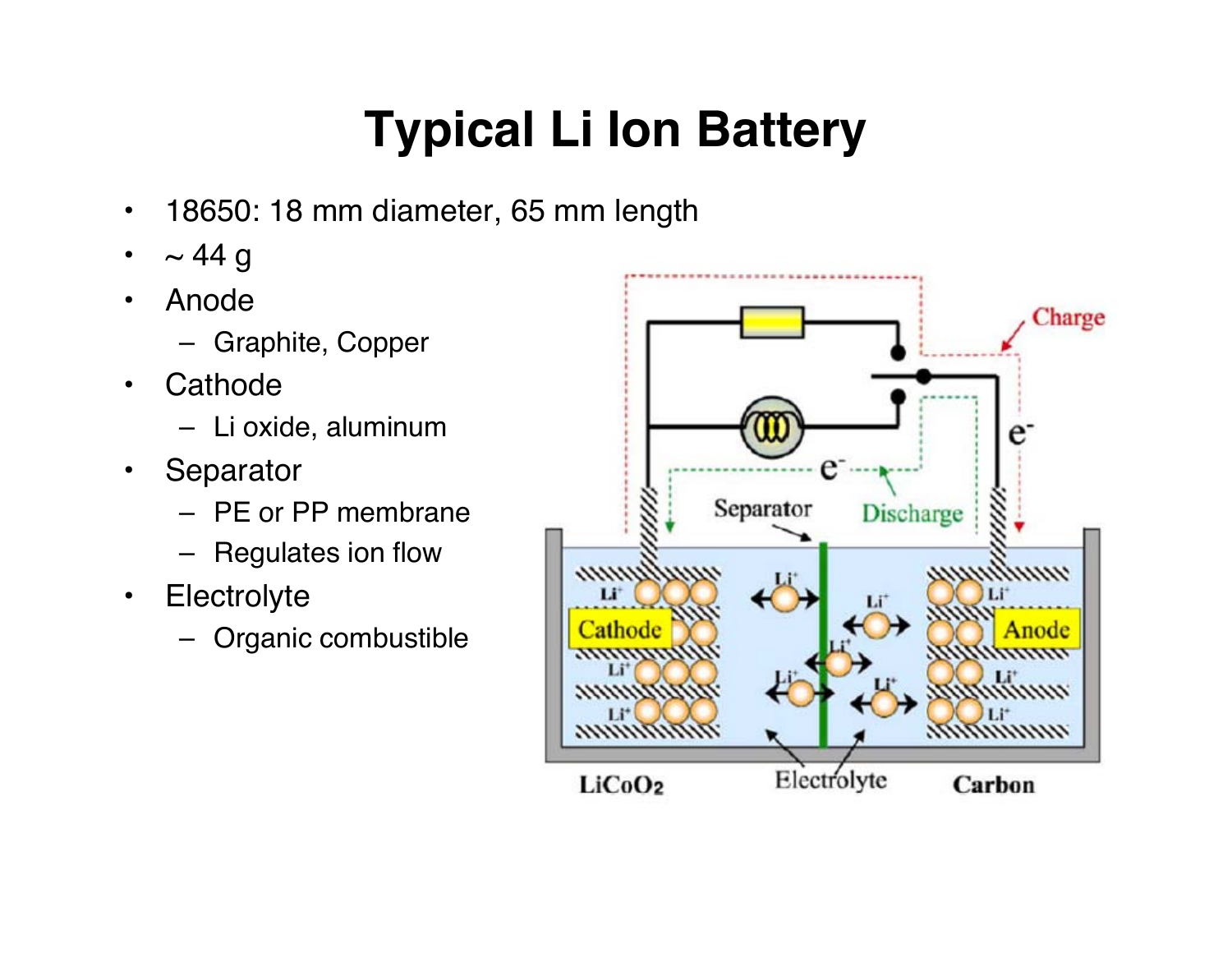## **Causes of Thermal Runaway**

- Thermal
	- Critical temperature triggers
		- Due to heat source
		- Separator melts, inoperative
- Mechanical
	- Physical damage
		- Li dendrite grows to cause short
- Electrical
	- Overcharge
	- Rapid discharge



All lead to temperature increase and acceleration of chemical decomposition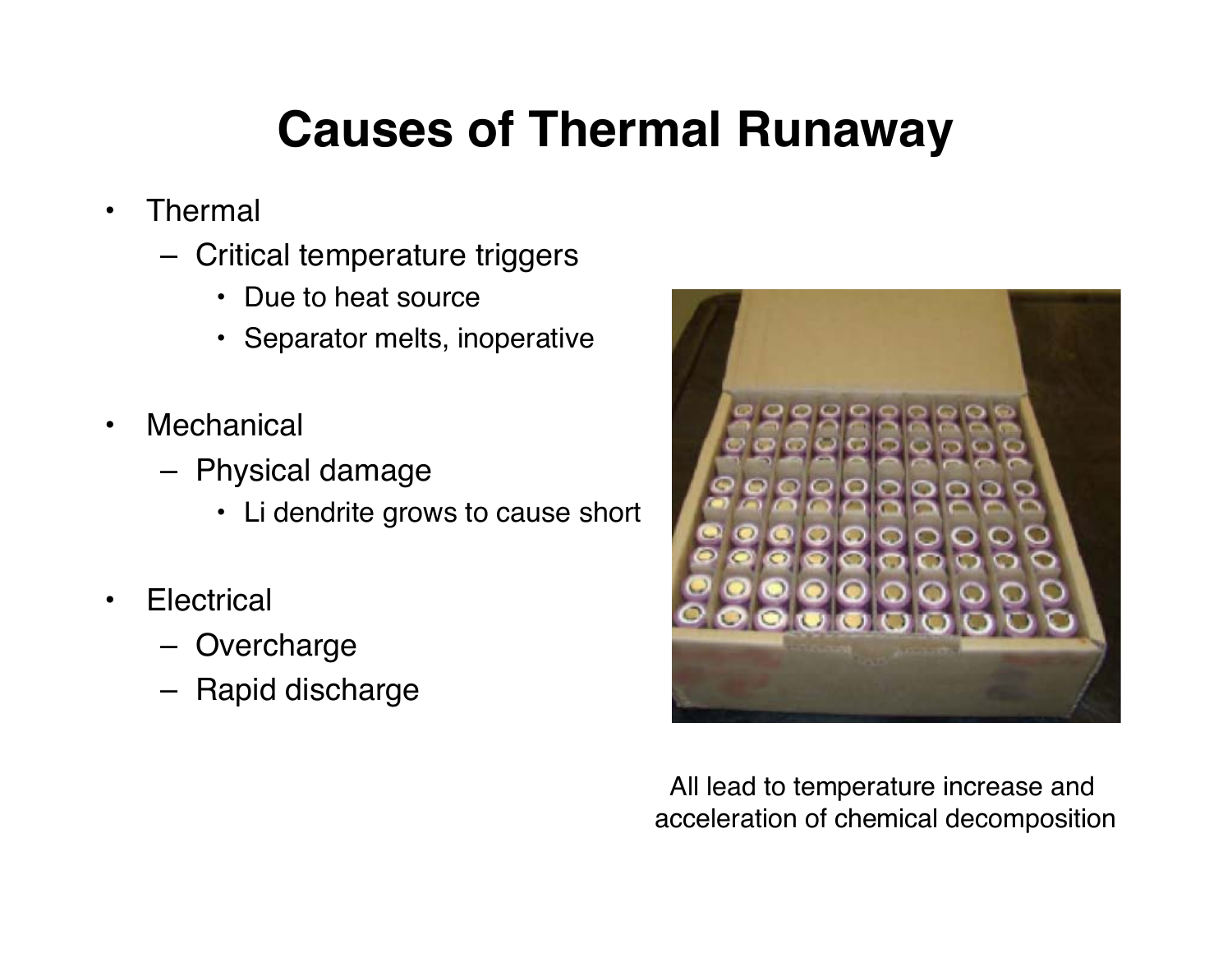# **Background**

- 0ver 30 years of R&D on Li-ion batteries
- Increasing applications
- Modeling of Runaway
	- Sophisticated
	- Up to 6 decomposition reactions
	- CFD thermo-chem-electrical analyses
- Experimental
	- Component studies
	- DSC, ARC devices







Car

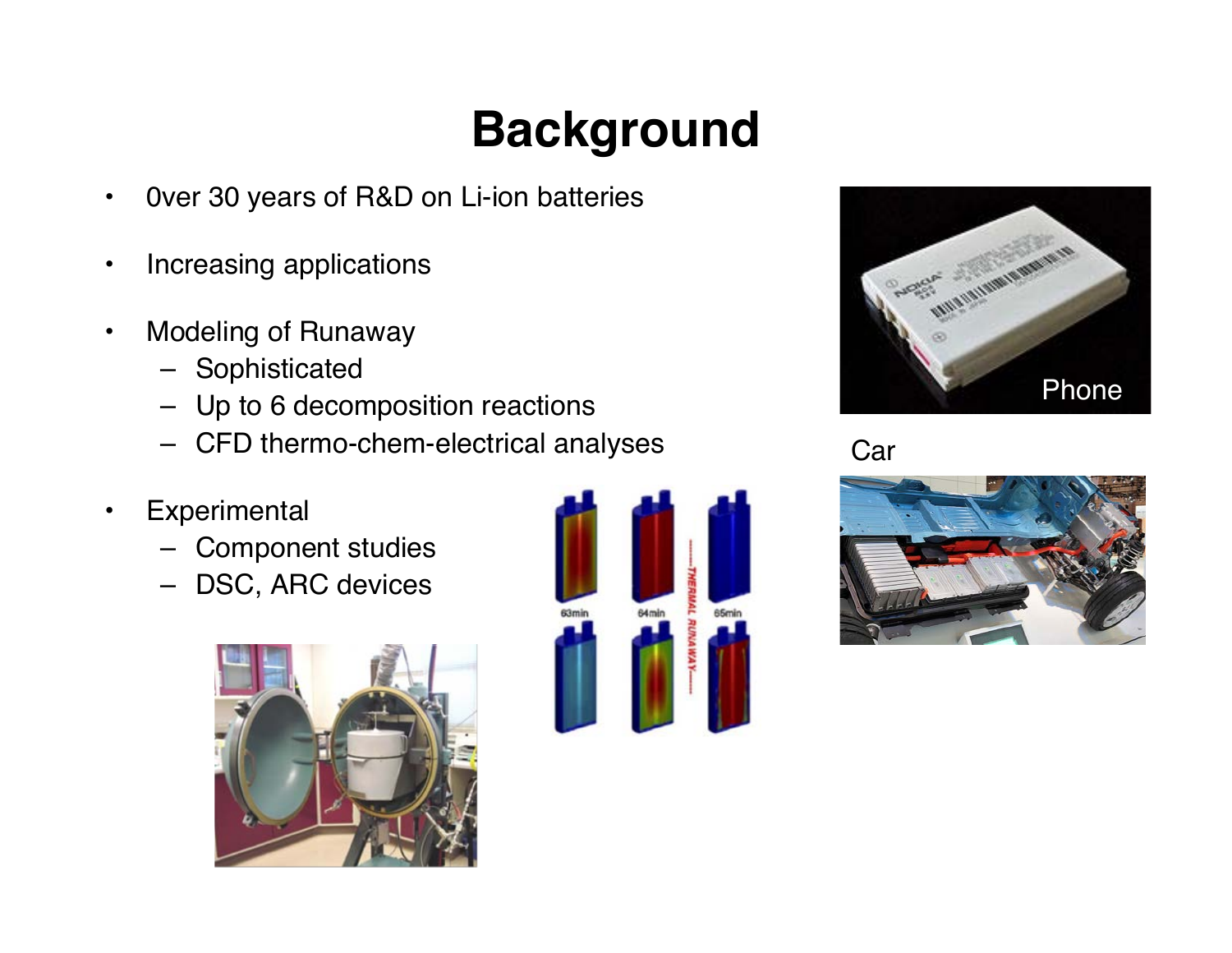### **Thermal Runaway Energy Measurements**

#### **18650 Li-Ion Battery**

- Build calorimeter with known heat input
- 18650 characteristics
	- 2.6 Ah @ 3.7 V or 34.6 kJ of electric power available
	- Separator softens at 130ºC and melts > 150ºC
	- PRV  $\omega \sim 200$  psi: white vapor emitted
	- $-$  ~ 250 °C onset of runaway, jump to ~ 800°C in seconds
	- Gases emitted:  $CO<sub>2</sub>$ , CO, H<sub>2</sub>, CH<sub>4</sub>, other HC
	- Solids emitted: Cu, Graphite, Molten Al
- Chemical Electrical mechanisms not discerned



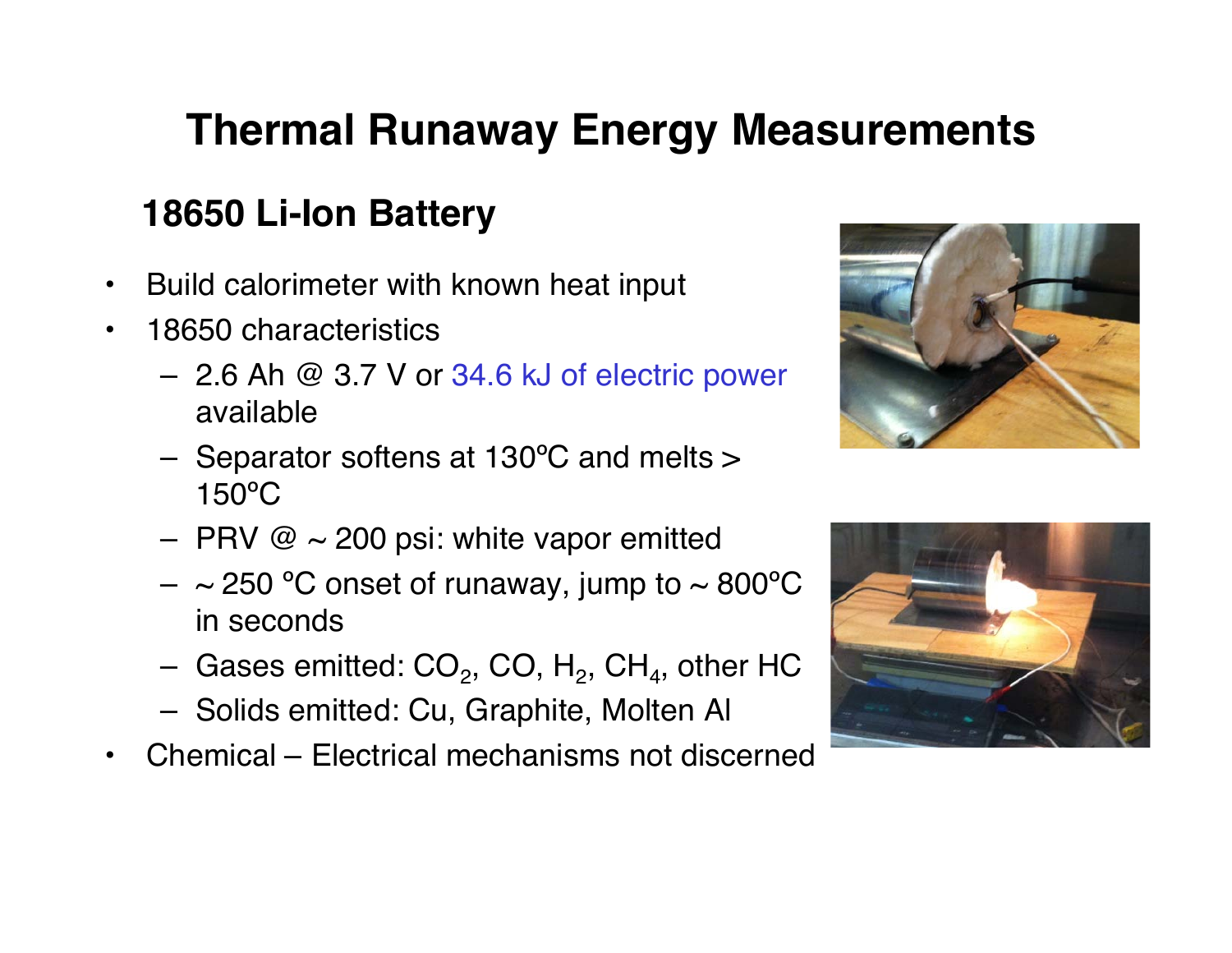### **Apparatus Design**



#### **Heater: I \* V = Watts**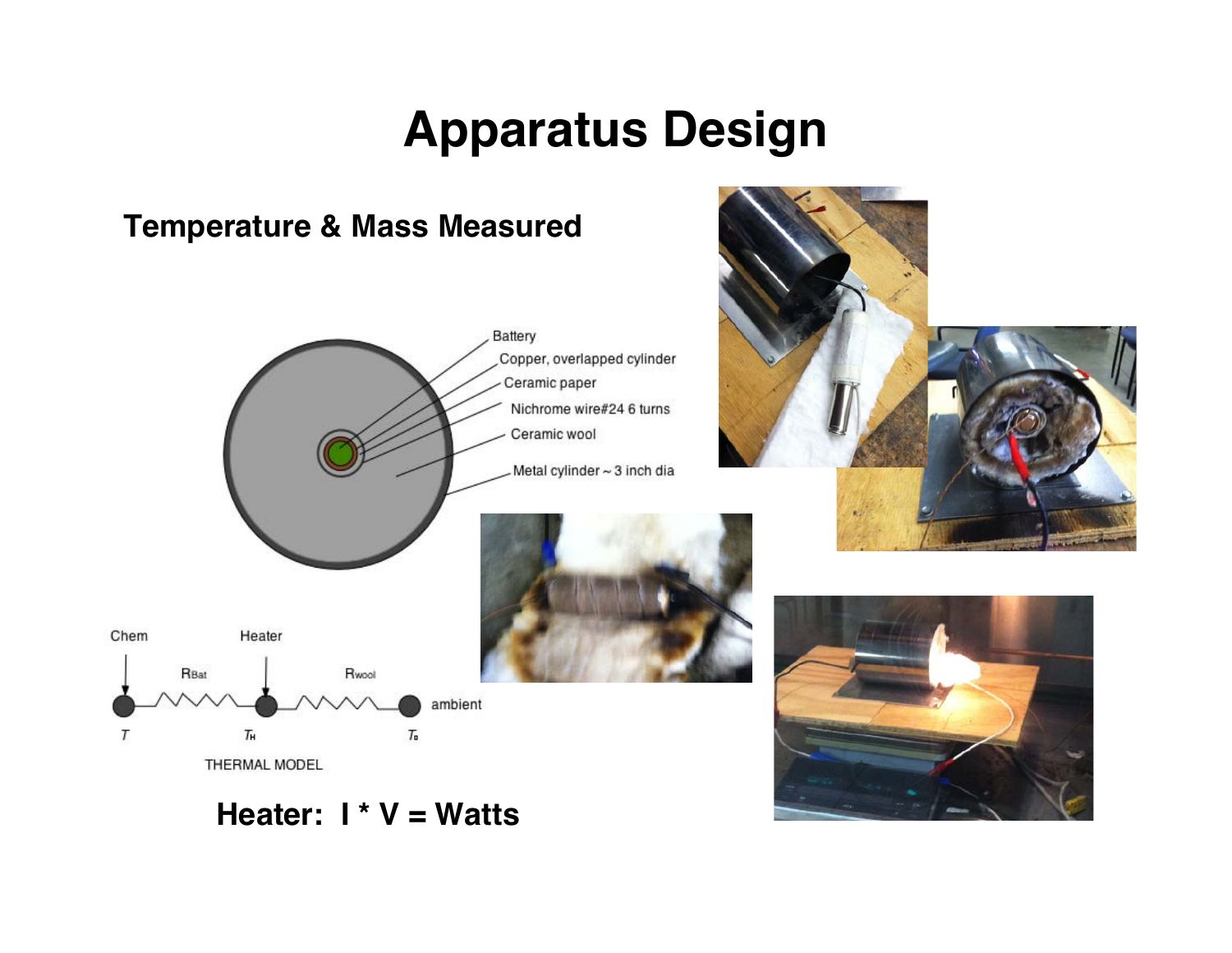#### **Typical Battery Thermal Runaway 100% SOC**



1st vent @ 470 s Lose  $\sim$  2 - 3 g  $\sim$  200 °C

2<sup>nd</sup> vent @ 552 s Runaway  $\sim$  2 s Lose  $\sim$  17 g T:  $\sim$  250 °C to  $\sim$  800 °C

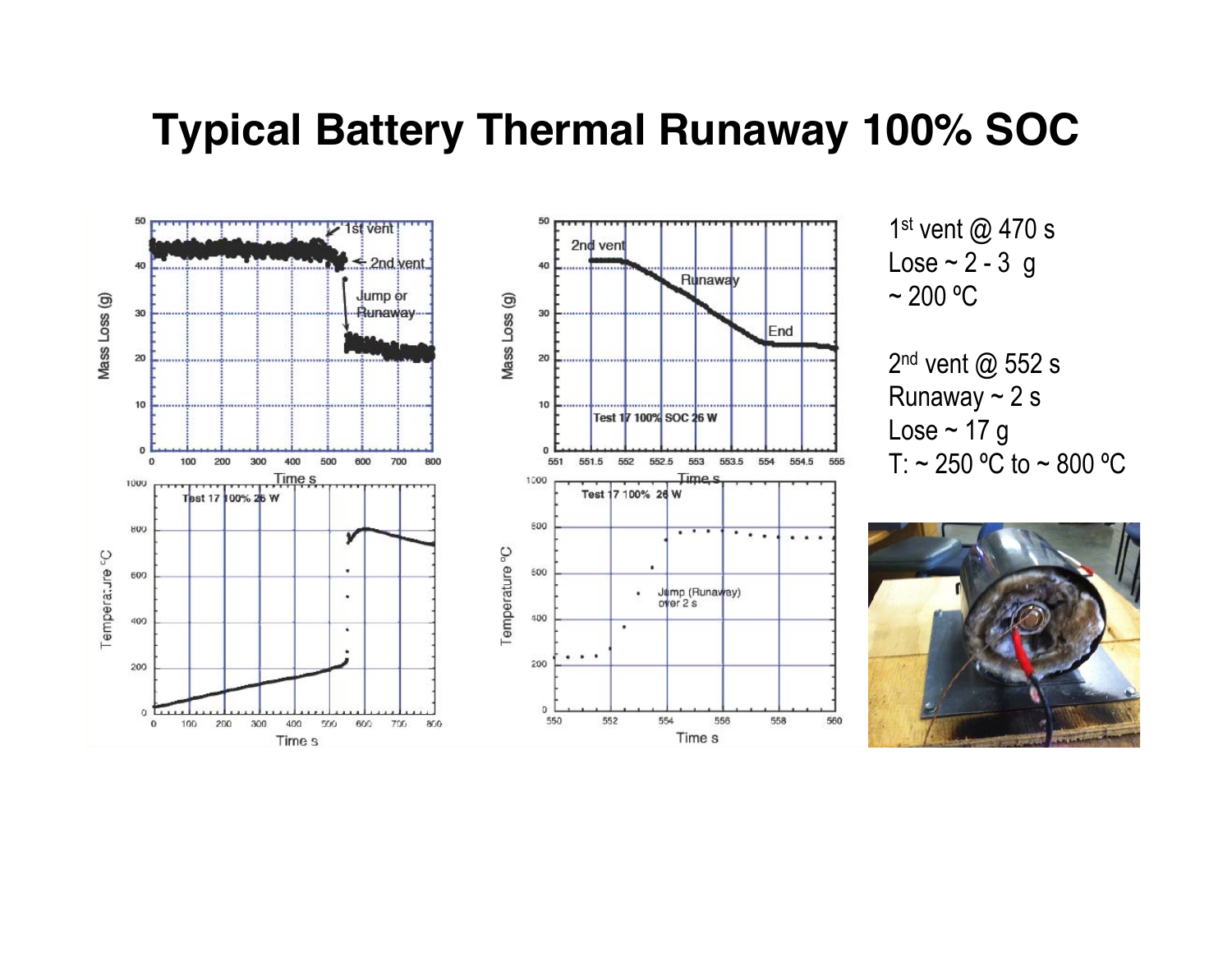#### **Temperature and Mass Loss Measurements**



**-Mass lost during 1st vent independent of SOC -Total mass lost during runaway dependent on SOC** **-Temperature of venting and thermal runaway onset independent of SOC -Maximum temperature of runaway dependent on SOC**

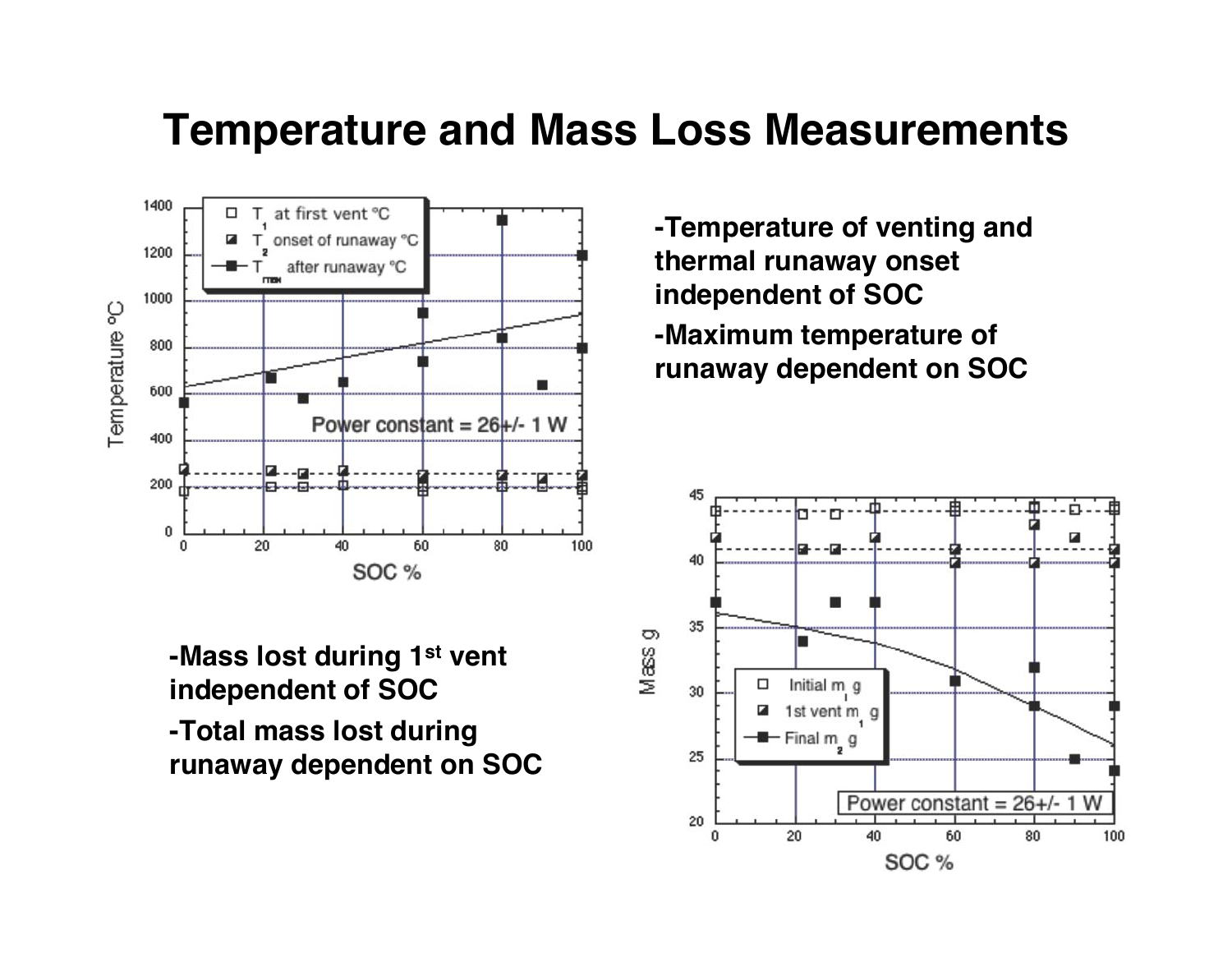## **Chemical Energy Measurements**

- **ASTM bomb calorimeter method was modified to measure chemical energy of battery exotherm during thermal runaway**
- Battery heated in bomb pressurized with N<sub>2</sub> until **thermal runaway**
- **Energy release calculated from temperature rise of bomb**
- **Baseline test was run after battery test without disturbing contents to keep mass the same**
- **Chemical energy from reaction at different SOC measured**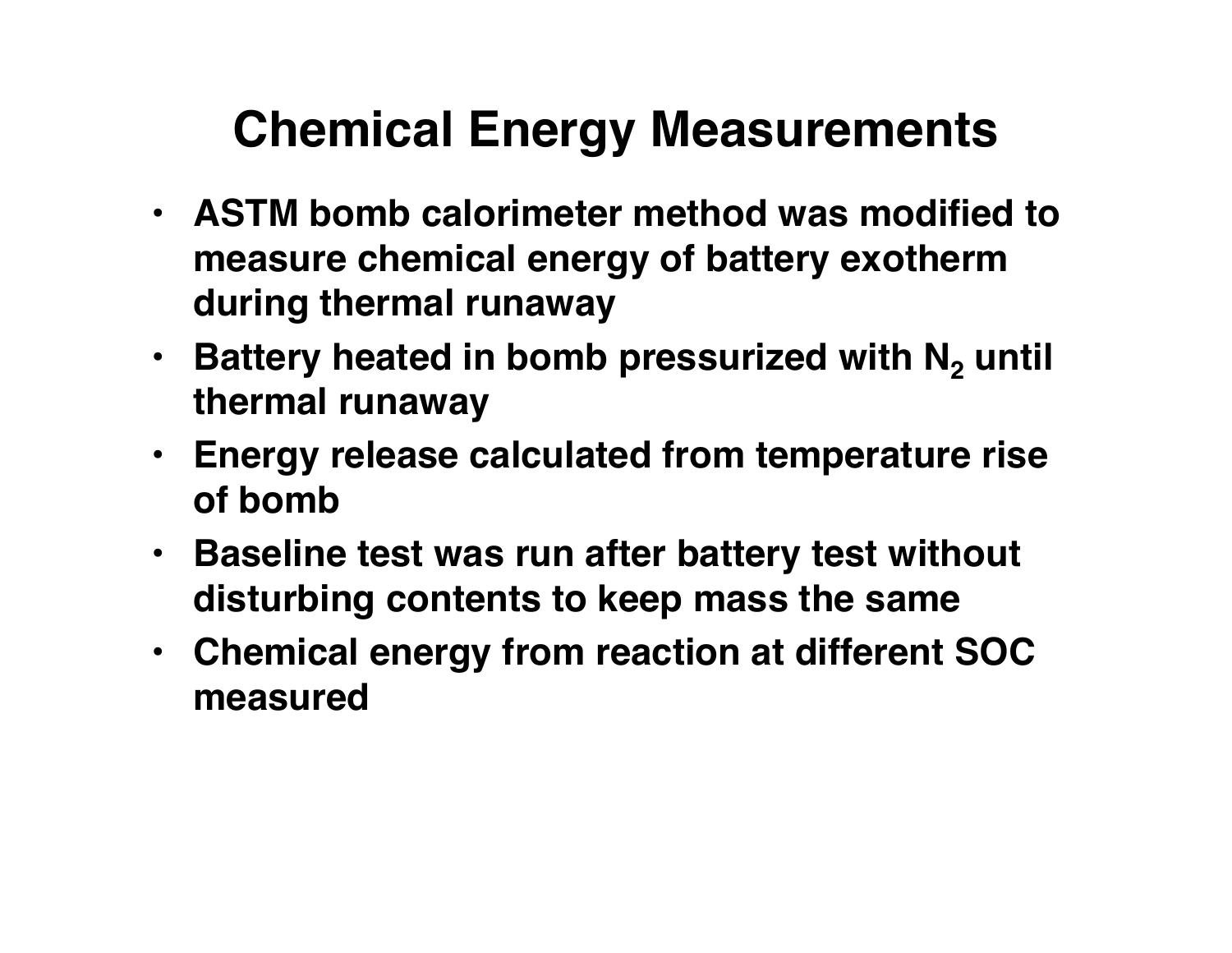### **Bomb Calorimeter**

**Parr Instruments Model 1341 Plain Jacket Oxygen Bomb Calorimeter**

**Voltage and current applied to force thermal runaway was the same for all tests**

**Temperature data logged for all tests**



**Bomb and other components for 18650 battery tests**



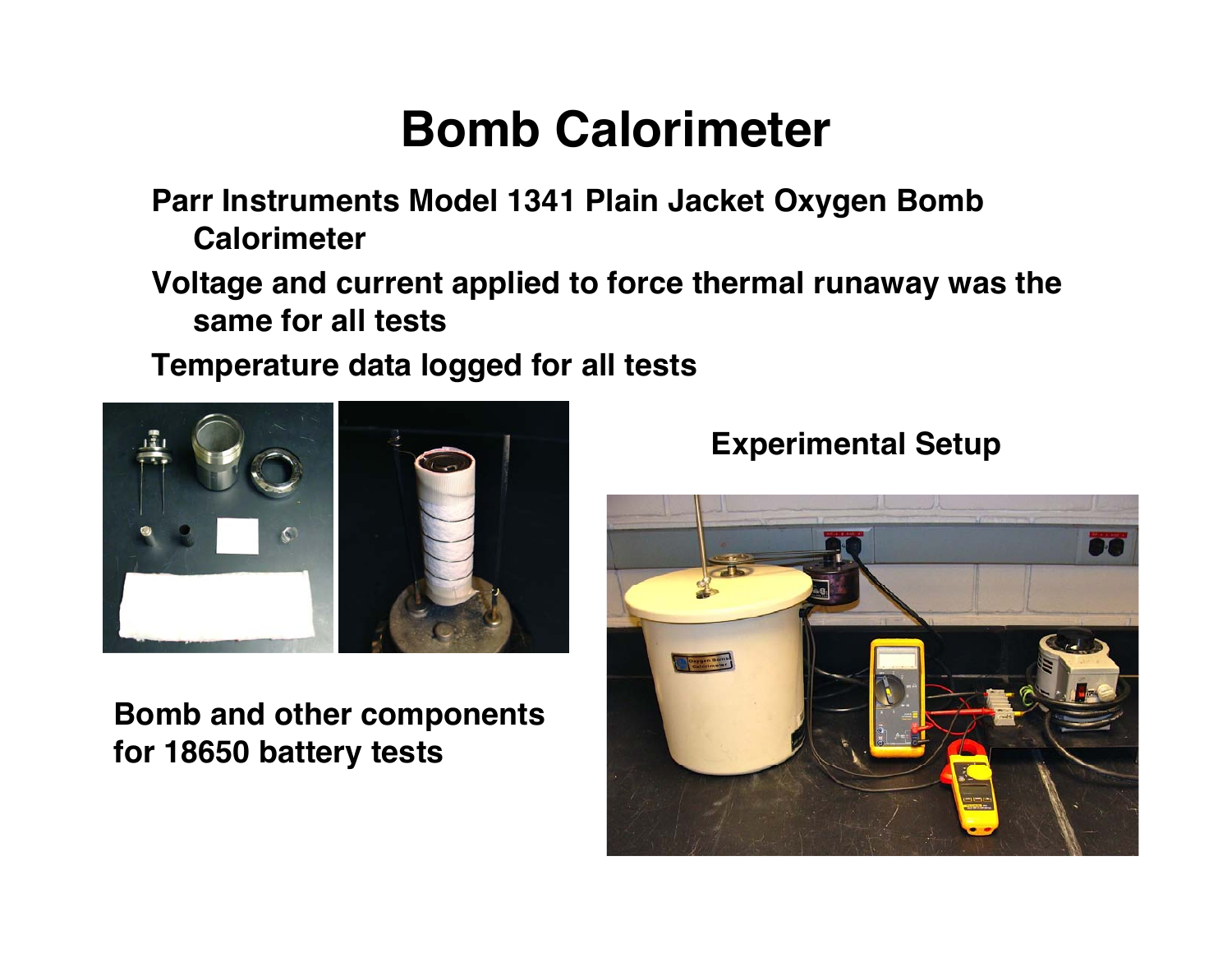

**Baseline from heater subtracted from battery exotherm to get temperature rise from battery only**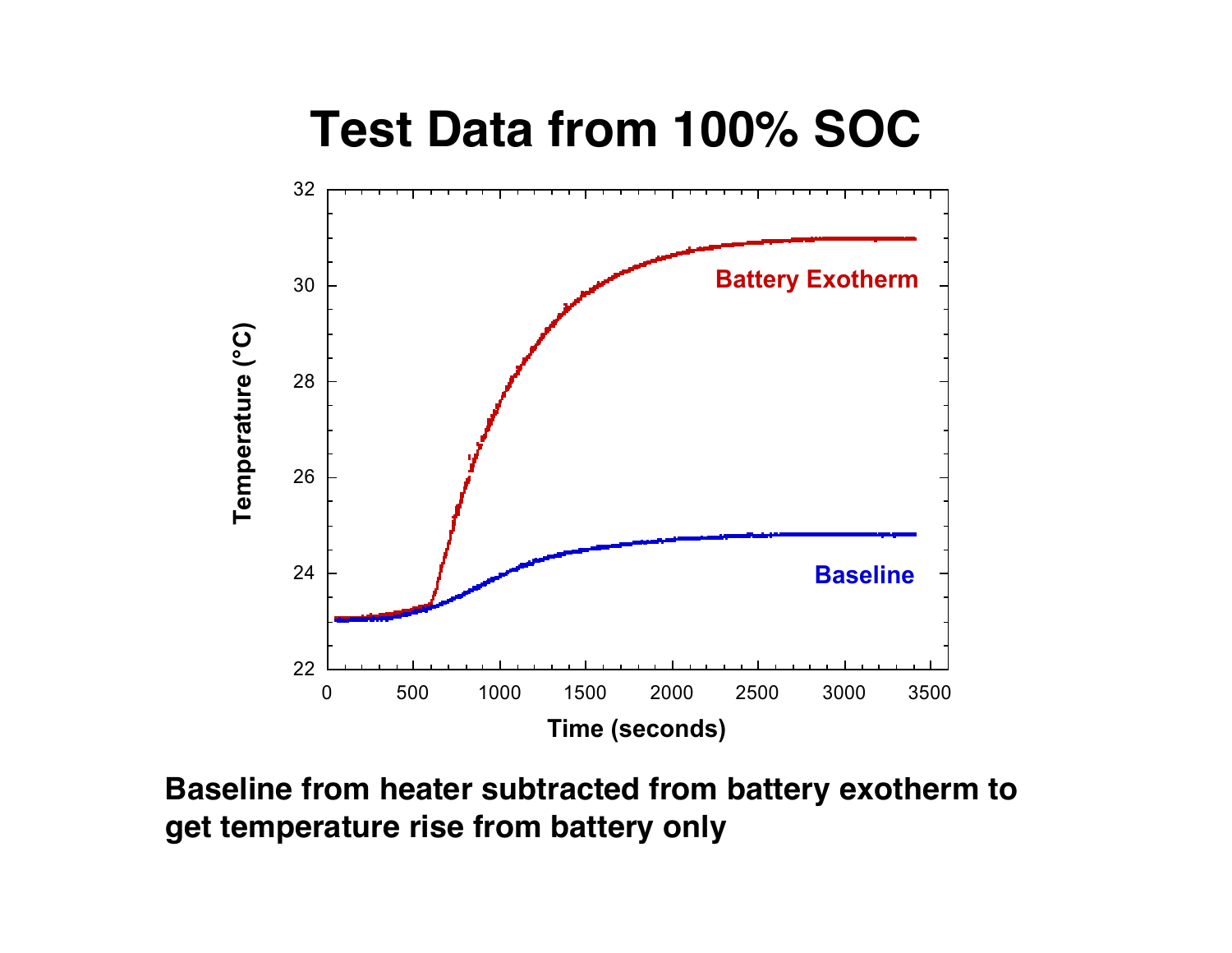### **Temperature Rise In Bomb**



**Baseline corrected temperature rise data**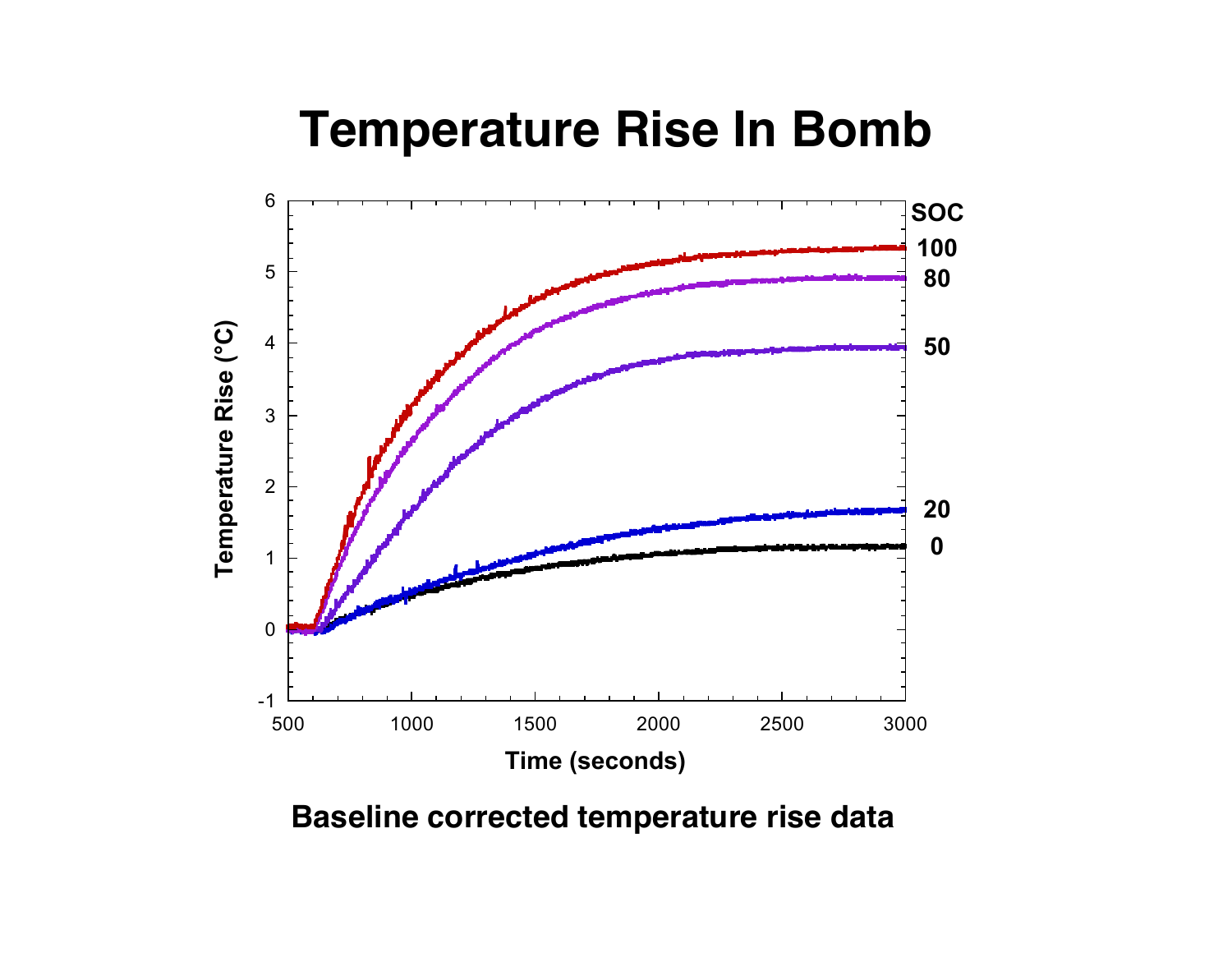### **Battery Chemical Exotherm Energy**

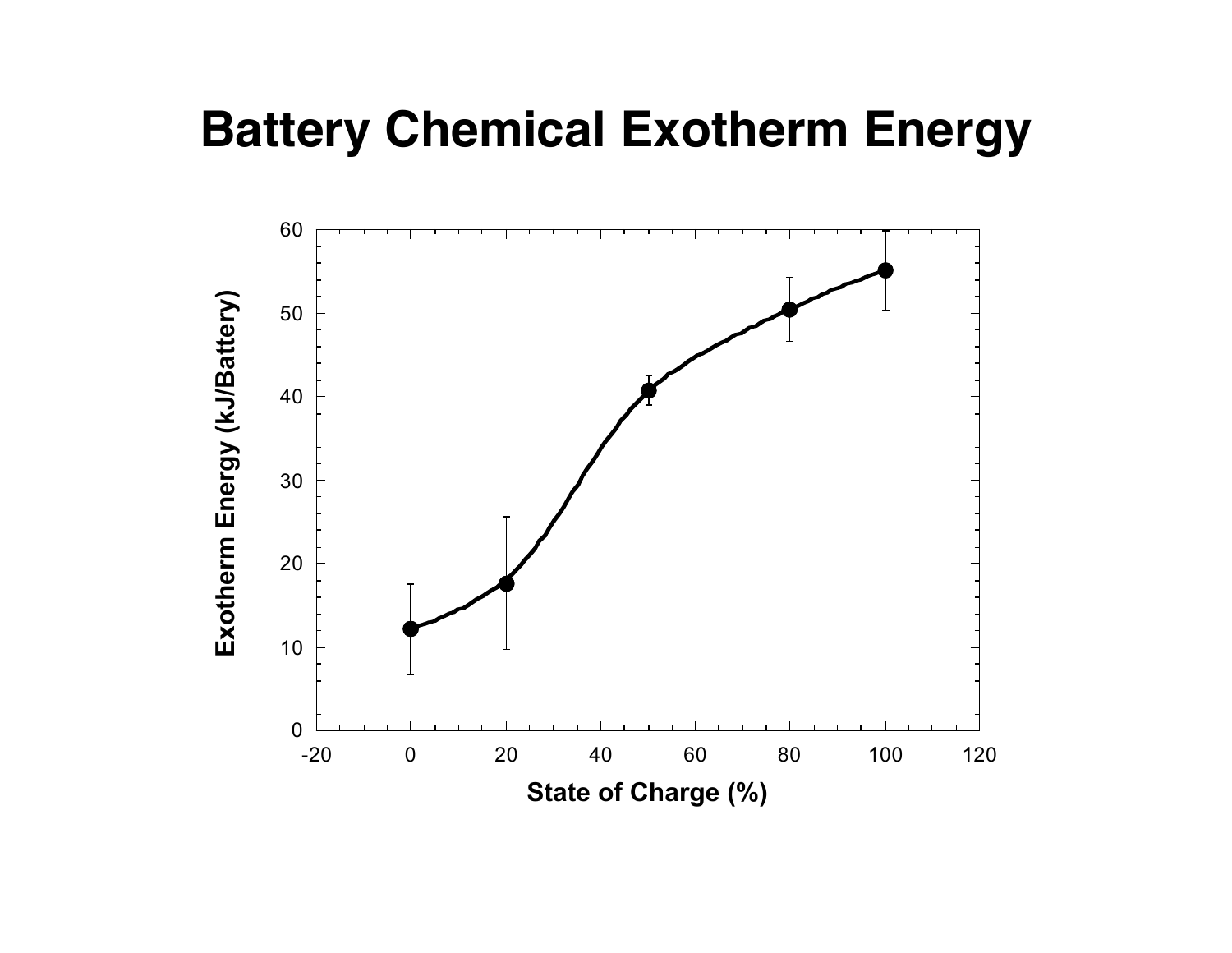### **Cone Calorimeter**

- **ASTM E1354**
	- **Peak HRR**
	- **Total HR**
	- **Time to Ignition**
	- **Time to Peak**

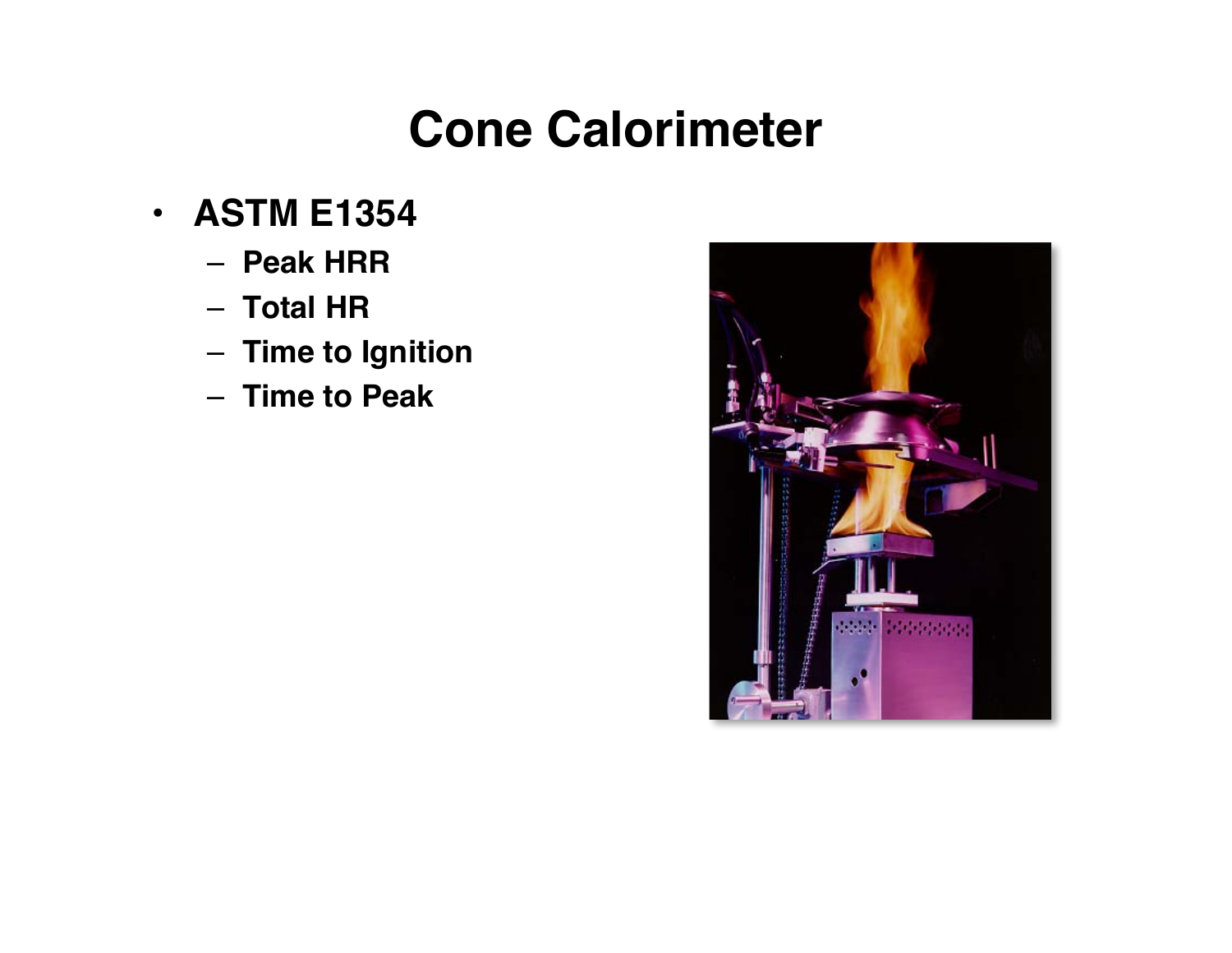#### **Cone Calorimeter 50 kW/m2 - Varying SOC**

Peak HRR Total HR



- **Peak and total heat release independent of SOC**
- **Combustion products evolved do not change**
- **Chemical heat release not detected in cone calorimeter**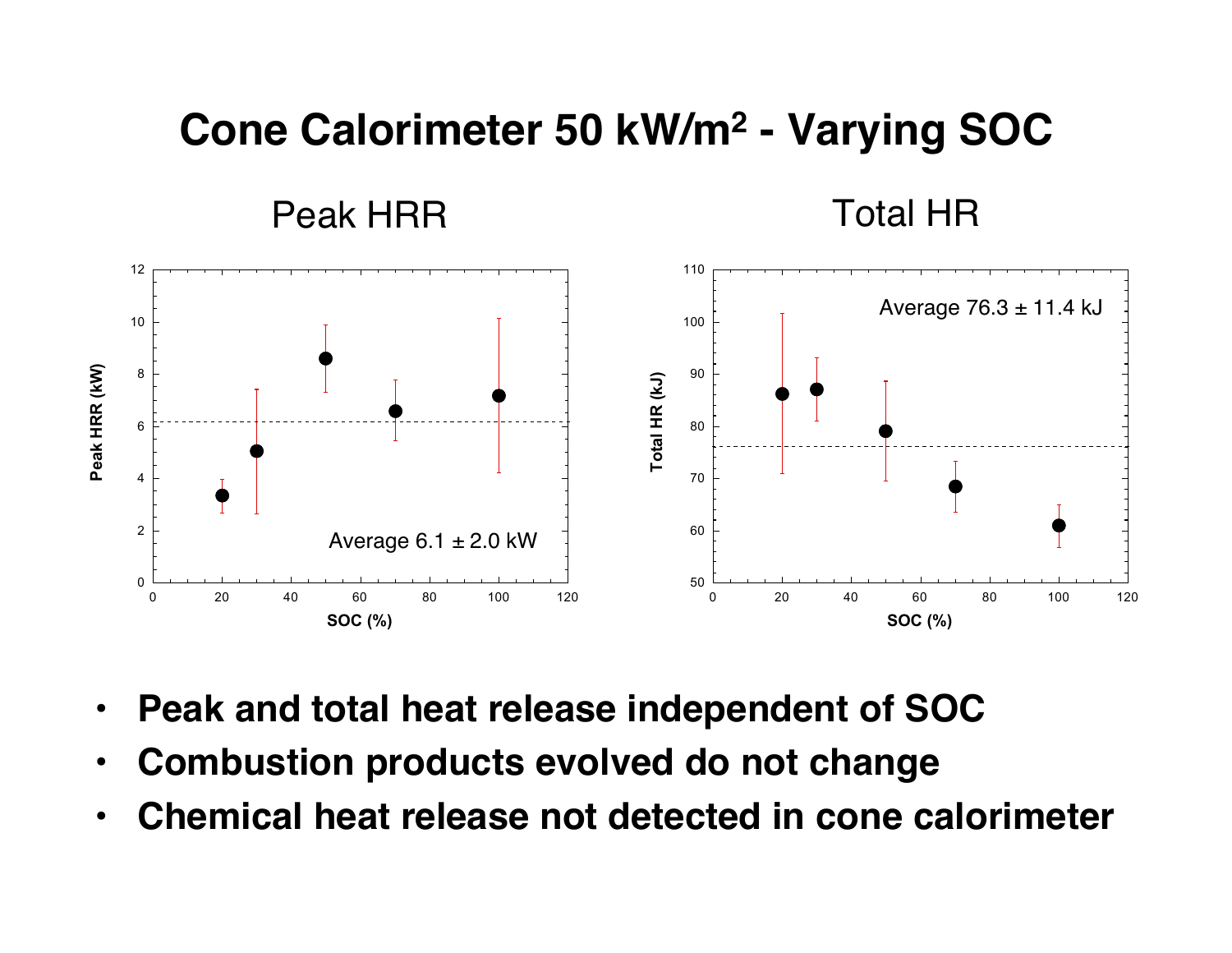#### **Cone Calorimeter 90% SOC - Varying Heat Flux**



**Total heat release and mass lost independent of heat flux**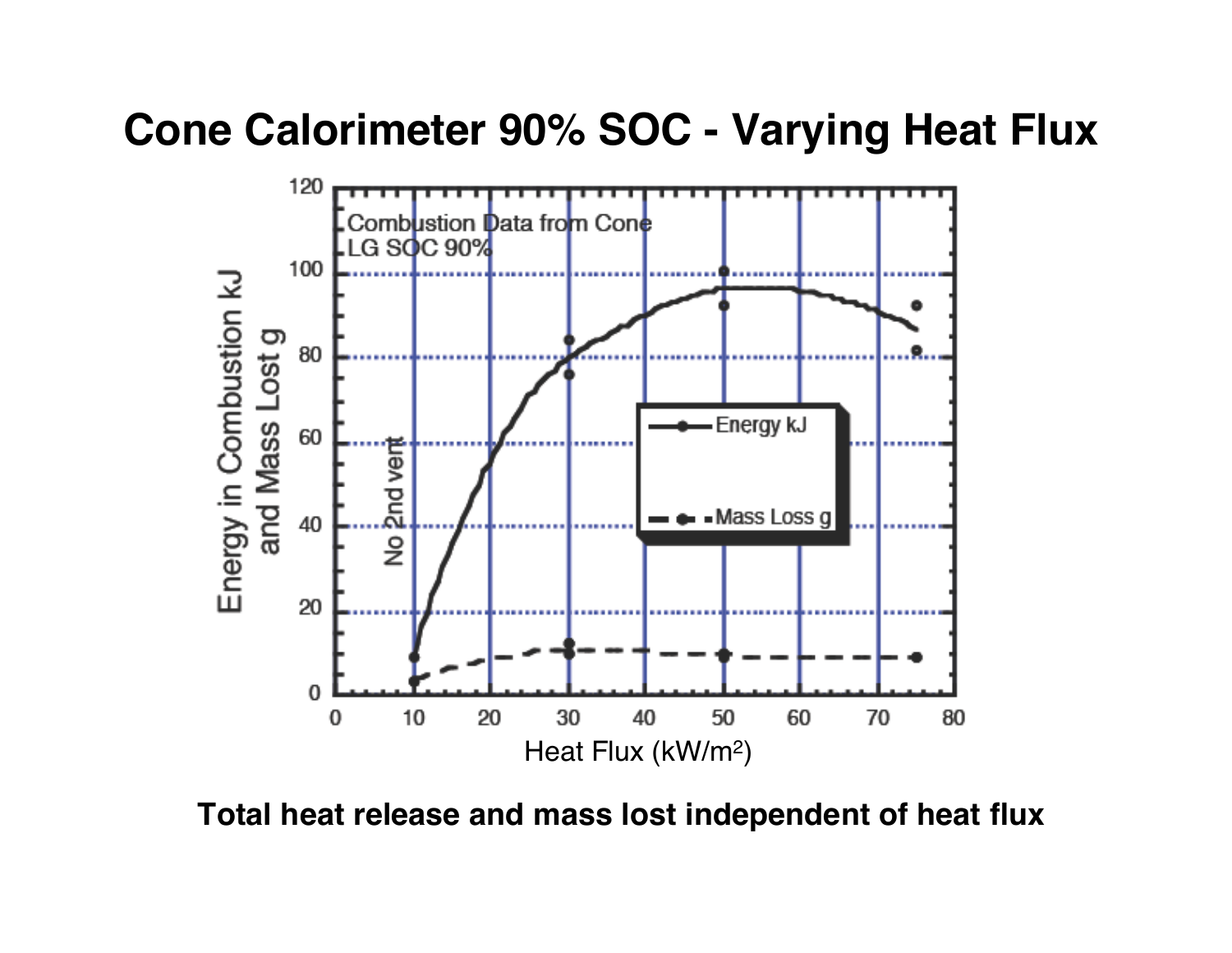# **Findings**

- For 18650 Li ion battery with 34.6 kJ electric power and 44 g
- Runaway results most dependent on SOC
	- Tests at 0% and at 0.5 V display limited or no runaway
	- Mass loss increases from about 8 to 19 g with increasing SOC
	- Exothermic runaway energy increases from 10 to 60 kJ with SOC (Bomb)
	- Combustion energy doesn't vary much with SOC and heat flux (Cone data)
	- Temperatures of battery and exit debris increase from about 600 to 1000ºC with SOC
	- Duration of runaway  $\sim$  2 s
	- Duration of flaming  $\sim$  10 s
	- Duration of hot battery  $\sim$  100+ s